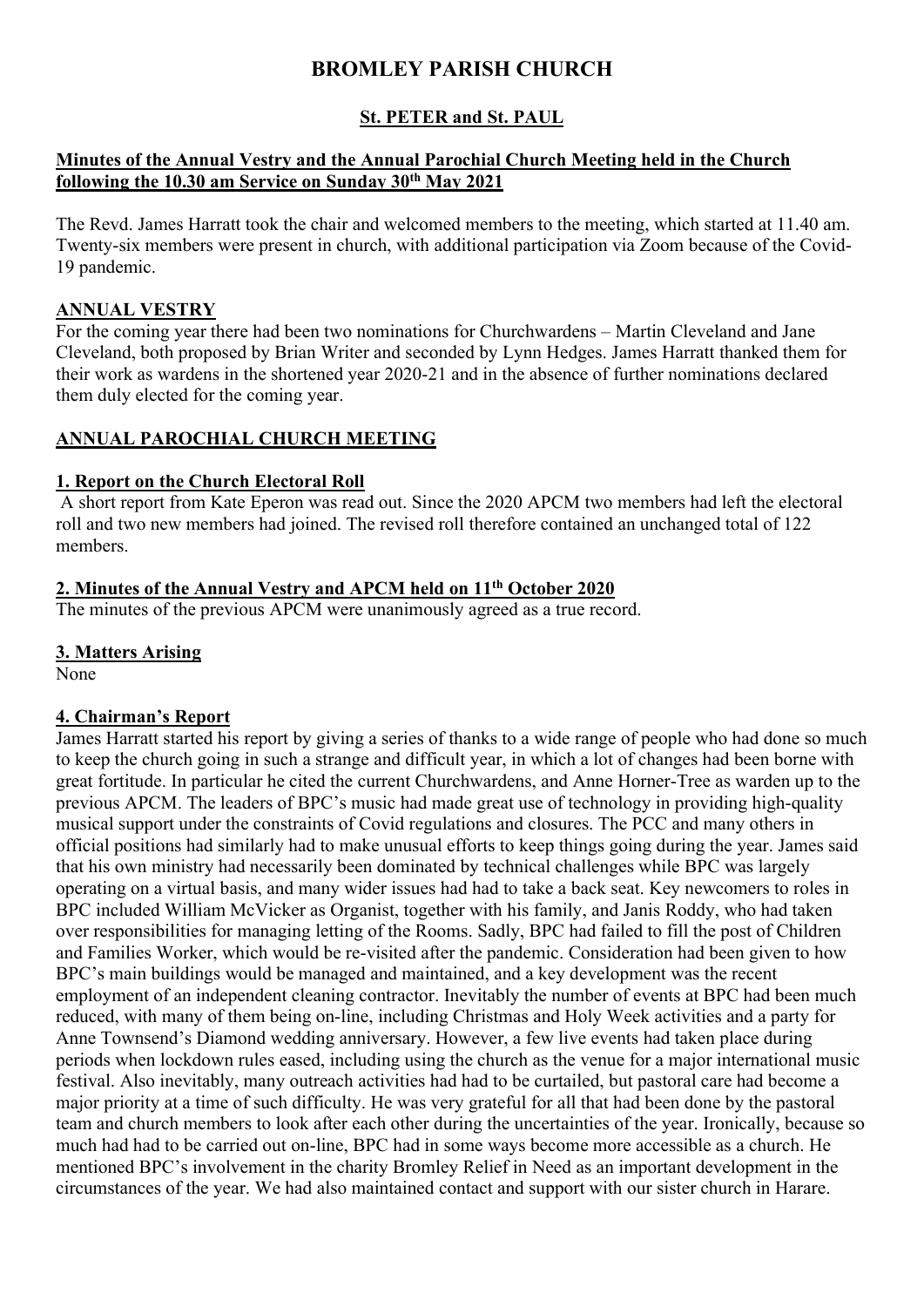In conclusion, James said that it was difficult to know what position BPC would be left in at the end of the pandemic. He drew the meeting's attention to William Temple's statement that the main point of a church was for those people who were outside it. Inevitably it had been difficult to maintain such a focus during such a difficult year, and many things had had to be dropped temporarily. However, we could take heart that we were still likely to be here, and there would be a need and opportunity to take a fresh perspective when a new normality was established. A number of issues for attention had been identified during the year. These included the development of the 'tree of light' concept which had been a source of comfort to many people in 2020, the potential use of our Homesdale Road property to support work with homeless people, identifying possible developments of the Youth Centre, and the continuation of streaming of BPC services as a means of widening accessibility. James said that there were still many uncertainties to face, but there are plenty of people who need BPC and value what we do, so we could end the year on a positive note.

#### 5. Annual Report and Financial Statements of the PCC for the year to 31<sup>st</sup> December 2020

Becky Chantry introduced the Report and Accounts document, saying that the narrative part was in a necessarily formal style to meet Charity Commission requirements for such reports. She then turned to the Statement of Financial Activities for 2020, which showed total incoming resources for the year as £259,961, a drop of around 11% on 2019. The biggest driver was the drop in income from the Rooms, Youth Centre and car parking as a result of the pandemic, together with a fall in income from donations and legacies after an exceptional return in the previous year. She then took through the underlying detail, which showed a fall in Fair Shares giving of about 8.5%, with a corresponding fall in Gift Aid reclaims. Inevitably the closure of the church led to a fall in income from collections, though this was partially offset by online giving. There had also been income of £12,000 from two legacies, for which BPC was very grateful. Income from 'other trading activities' reflected changes in the way quota payments were taken from facilities such as the Rooms and Youth Centre. Income from investments had held up reasonably well given the fall in interest rates generally: Becky said she intended to move more of BPC's assets into interest-bearing investments when time allowed. In contrast to generally falling income, rental from St. Paul's House had increased by some £29,000 on 2019, reflecting the timing of receipts. Other rental income had fallen with the suspension of hiring arrangements during the pandemic. Overall expenditure at £255,254 was some 14% down on 2019, the bulk of the decrease coming from 'expenditure on raising funds', relating mainly to costs associated with properties under BPC responsibility. Turning to the underlying detail, Becky said that just over £10,000 of 'investment management costs' was a notional sum set aside to recognise depreciation of properties; the remaining part of the overall £41,187 under this heading related to maintenance and running costs for the properties, which had reduced substantially during the pandemic. Running costs of the church itself had decreased by some £8,000 because of closures and savings through the furlough scheme. This was offset to some extent by additional costs of repairs and maintenance, particularly for the belltower and also an increase in the parish offer. Becky showed a pie chart of basic expenditure which was largely unavoidable, which demonstrated that it cost £508 per day to run the church. Beyond this, Away Giving was close to the levels in 2019, with details being provided towards the end of the accounts. The Statement of Financial Activities also included an unrealised gain on investments of £5,741. Taking all these figures together BPC made a modest surplus of £10,448 during the year, which meant that overall funds of £1,320,606 were carried forward to 2021.

Becky then turned to the end-of-year balance sheet, which showed how these funds were held. Tangible assets of £308,364 were BPC properties together with the audio-visual equipment in the church. Investment property of £199,739 related to St. Paul's House. Becky stressed that all the values shown in relation to properties were purely accounting figures rather than an estimate of their market value. Other investments were valued at £235,352. Some £95,000 of assets were held in repair funds, and after accounting for a modest level of creditors, debtors and accruals the remaining £491,000 was held in the form of cash and bank balances. Becky referred briefly to the various funds in which these balances were held, the main ones being the St. Paul's House fund, legacy funds and the Sandford Driscoll fund.

Becky summarised by saying that BPC had been fortunate as a church during 2020, with our overall position remaining strong despite the effects of Covid-19 on so many activities. This was due partly to the phasing of some forms of income, and partly to income from properties under BPC's control and from legacies. Despite the high cost of running the church our reserves remained adequate to support our current level of activities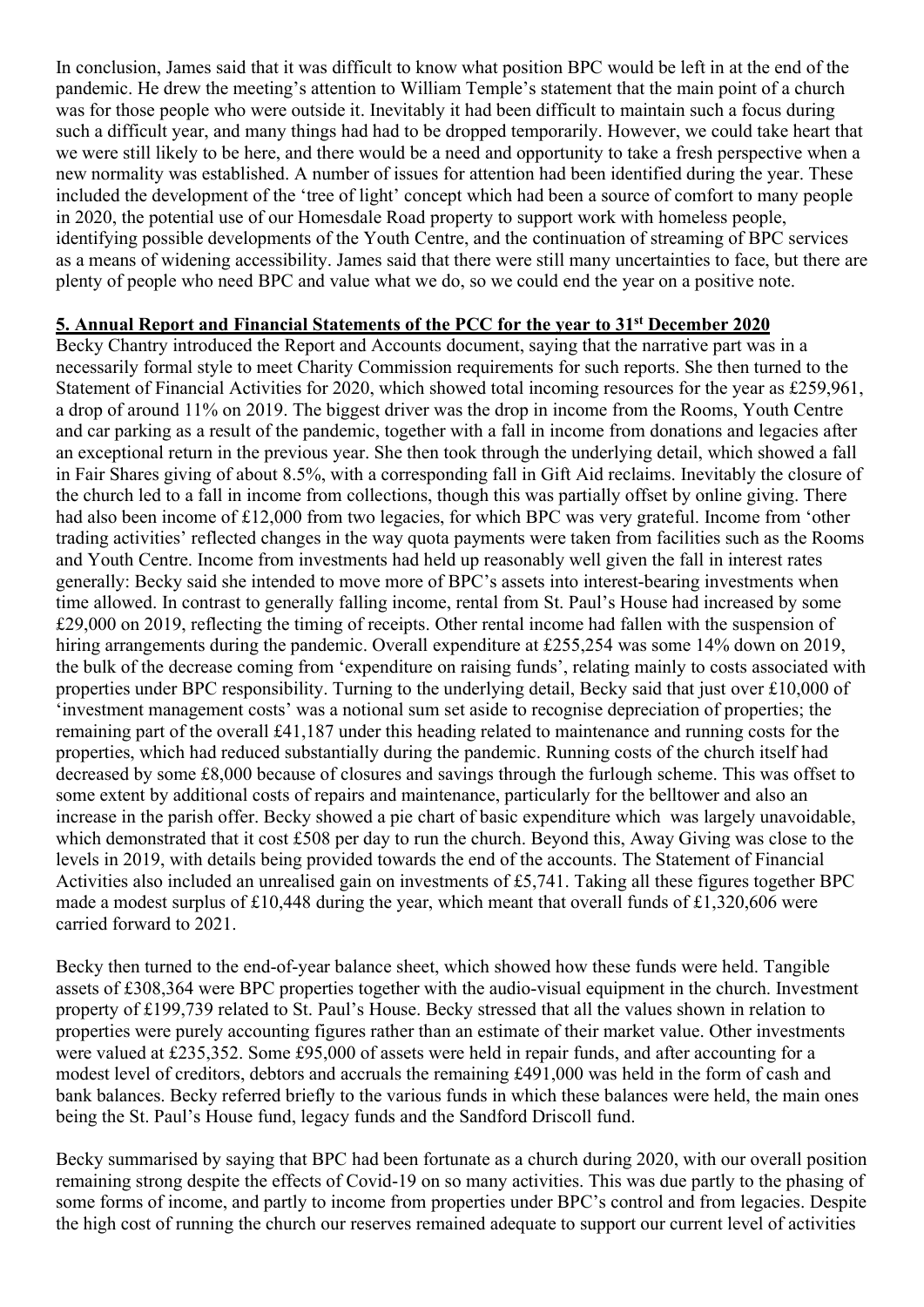for the time being. She warned, however, that in future years it was likely that expenditure would exceed income, and that BPC's reserves would not last indefinitely. Careful stewardship would continue to be necessary. She expressed her gratitude to Sue Cox for all her detailed work on the accounts and to Tim Pike for his work as Fair Shares Secretary. In turn James Harratt thanked Becky for all she did to control our financial affairs, particularly during such a difficult time, and for presenting the details so clearly.

#### 6. Election of Deanery Synod representatives

James Harratt explained that there was one casual vacancy for a Deanery Synod representative for BPC. Mike Hodge was proposed by Matthew Young and seconded by Donya Young. In the absence of further candidates he was duly declared elected.

## 7. Elections to the Parochial Church Council

There were 6 vacancies for PCC members, following the completion of an initial 3-year term of office by four previous members. Nominations had been received for 3 previous members – Mark Beacon, Tim Pike and Frank Roddy, all proposed by John Payne and seconded by Becky Chantry. Additionally, Davina Pike was proposed by John Payne and seconded by Pat Powell, and Anne Horner-Tree was proposed by Jane Cleveland and seconded by Martin Cleveland. In the absence of further candidates all five were declared elected unopposed.

## 8. Report on the Fabric of the church

Martin Cleveland took the meeting through his report on the work of the Premises Committee, which had been published on the BPC website. He said that because of the pandemic the committee had been unable to meet for some time, but that where necessary business had been progressed by email and the appropriate approval obtained for expenditure. Since the previous APCM the boilers had been serviced. They were long overdue for replacement, and an application had been made to an external fund for a new heating system. This had been unsuccessful, but at least BPC now had a viable plan. All fire extinguishers had been checked, a leak in the Rooms roof had been repaired, a contractor had inspected the gas boilers on behalf of BPC's insurers and a fire risk assessment of the entire premises had been carried out. Tim Pike had turned this assessment into an action plan to facilitate compliance with regulations. A dead tree in the church garden had been removed and replaced by a new crab-apple tree kindly donated by the daughters of the late Alec Thompson. A number of other activities had been postponed because of the pandemic, including the Quinquennial Inspection, a study to develop options for the use of the Youth Centre and work in the Bell Tower. The Quinquennial Inspection would start soon and a report had recently been received on an electrical inspection.

Martin then reviewed the position on BPC's property portfolio. The house in Rochester Avenue, formerly used by BPC Curates, was currently being rented out. The leasehold property in Homesdale Road was currently empty, and negotiations were under way with the charity Hope Into Action to explore the possibility of using it to support their work with homeless people, in parallel with exploration of options for the lease of the property. BPC owns the freehold of another property at Hammelton Road, but instructions had been given to our solicitors and Savills to sell it to relieve BPC of maintenance responsibilities. Finally, St. Paul's House in St. Paul's Square was let out commercially, with two leases having been renewed on a long-term basis in 2018.

# 9. Deanery Synod Report

James Harratt informed the meeting that it was a formal requirement for proceedings of the Deanery Synod to be reported at each APCM. Synod had met twice in 2020, in February and November. The focus of the February meeting was on social action and the church. Andrew McClellan gave a presentation on the theological foundations of social action as something vital to Christian life and witness, but cautioned people to remember that loving our neighbour is second to loving God in the great commandment, and that the framework of work should be that ultimate hope lies with coming to know God's love in Jesus Christ. Caroline Clarke, the Diocesan Community Engagement and Social Responsibility Advisor, highlighted some of the different projects being supported around the diocese – the Clewer project on Modern Slavery, CAP debt centre, and community cafes. Synod was disrupted until November 2020 when a meeting was held via Zoom. The Archdeacon attended to mark the end of Alan Keeler's tenure as Area Dean. He gave an